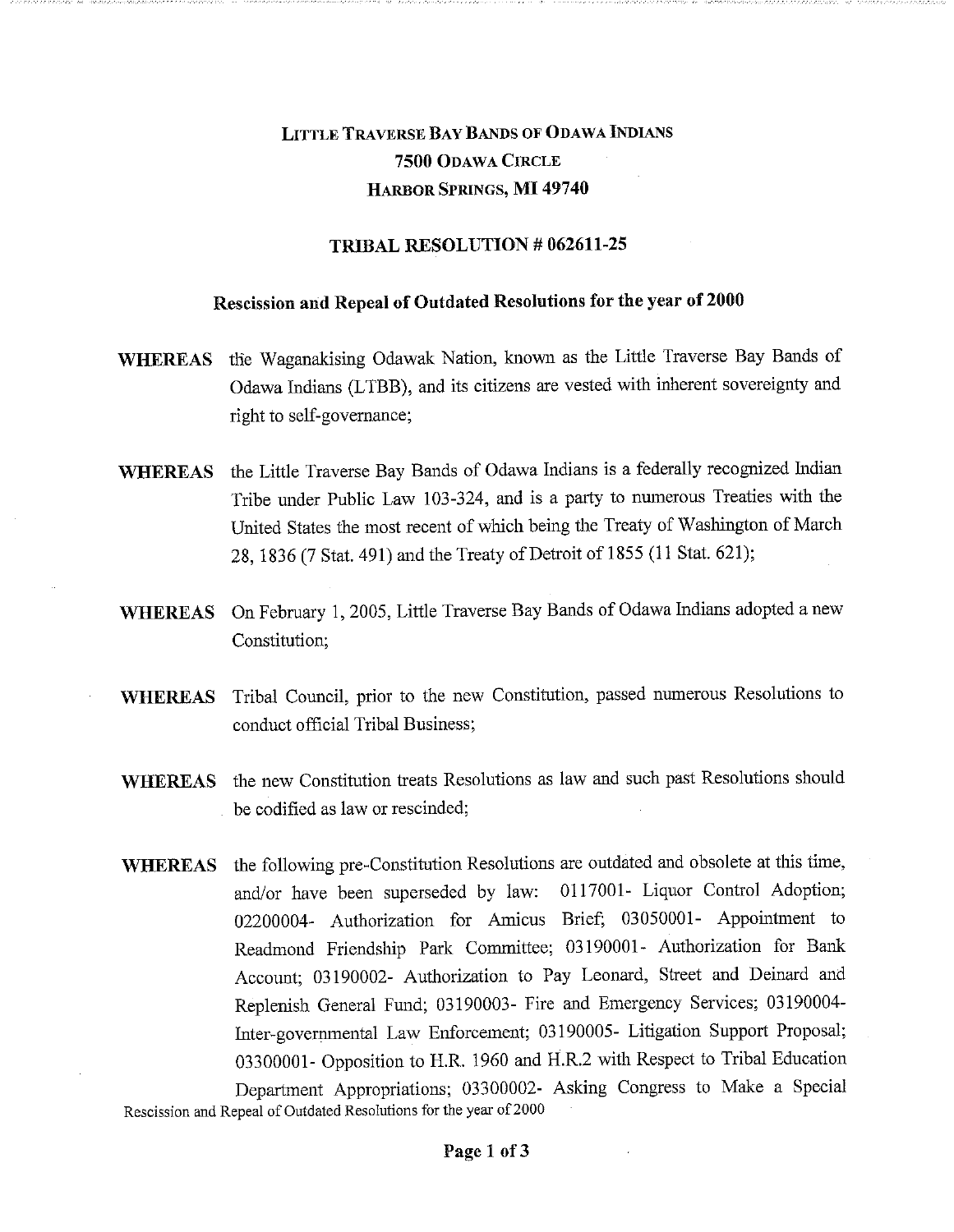Request for a Line Item; 03300003- Asking Congress to Make a Special Request for a Line Item; 040400001- Request for BIA funding for transportation activities; 04160001- NAGPRA Representative; 04160003- Gaming Administration Authorization to Borrow Money from National City Bank; 05070003- Adoption of Budget for Operation and Maintenance for the Harbor Springs Housing Development; 07090001- Inter-Tribal Tax Negotiations; 07230002- Authorization for Execution of *U.S.* v. *Michigan* Settlement Documents; 07230003- Authorization for Execution of *U.S.* v. *Michigan* Settlement Documents; 08060001- Low Income Energy Assistance Program; 08060002- Approval of Odawa Fisheries Enhancement Facility Proposal; 08200003- Authorization to Enter Into Deputization Agreement; 09240001- Authorization to Accept Title; 09240002- Authorization to Borrow from Enterprise Fund; 10080001- Designation of Delegate and Alternate Delegates to the NCAI; 12170002- Line of Credit Authorization; 12170004- Approval of 2001 HIS Budget;

THEREFORE, BE IT RESOLVED that the following Resolutions are rescinded and repealed in their entirety and are void and of no effect: 0117001- Liquor Control Adoption; 02200004- Authorization for Amicus Brief; 03050001- Appointment to Readmond Friendship Park Committee; 03190001- Authorization for Bank Account; 03190002- Authorization to Pay Leonard, Street and Deinard and Replenish General Fund; 03190003- Fire and Emergency Services; 03190004- Inter-governmental Law Enforcement; 03190005- Litigation Support Proposal; 03300001- Opposition to H.R. 1960 and H.R.2 with Respect to Tribal Education Department Appropriations; 03300002- Asking Congress to Make a Special Request for a Line Item; 03300003- Asking Congress to Make a Special Request for a Line Item; 040400001- Request for BIA funding for transportation activities; 04160001- NAGPRA Representative; 04160003- Gaming Administration Authorization to Borrow Money from National City Bank; 05070003- Adoption of Budget for Operation and Maintenance for the Harbor Springs Housing Development; 07090001- Inter-Tribal Tax Negotiations; 07230002- Authorization for Execution of *U.S. v. Michigan* Settlement Documents; 07230003- Authorization for Execution of *U.S. v. Michigan* Settlement Documents; 08060001- Low Income Energy Assistance Program; 08060002- Approval of Odawa Fisheries Enhancement Facility Proposal; 08200003- Authorization to Enter Into Deputization Agreement; 09240001- Authorization to Accept Title; 09240002- Authorization to Borrow from Enterprise Fund; 10080001- Designation of Delegate and Alternate Delegates to the NCAI; 12170002- Line of Credit Authorization; 12170004- Approval of 2001 HIS Budget;

Rescission and Repeal of Outdated Resolutions for the year of 2000